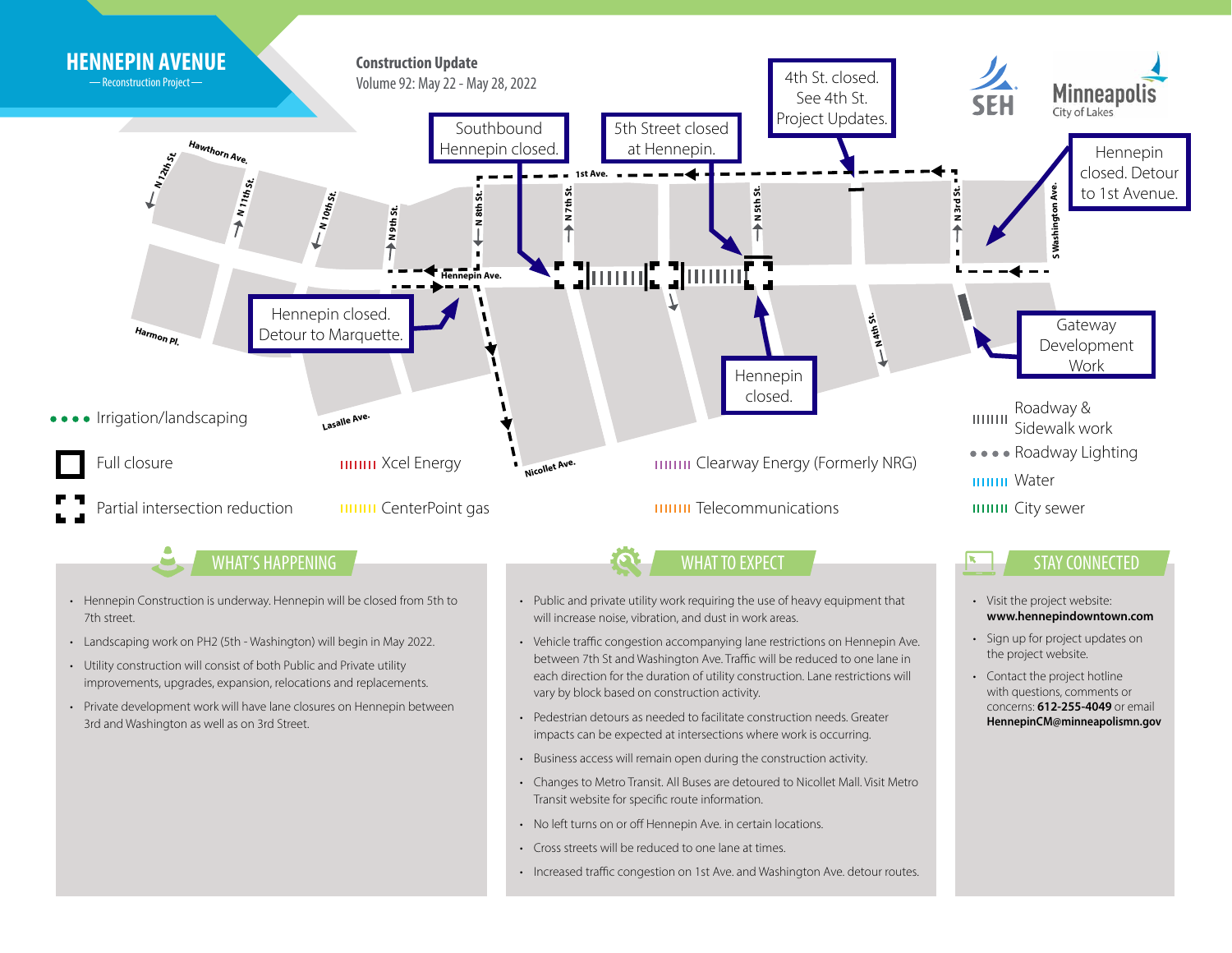## **HENNEPIN AVENUE Construction Update**

Reconstruction Project

<u> Samuel Started Barbon (Started Barbon)</u>

Volume 92: May 22 - May 28, 2022



| <b>Block</b>                       | <b>Project Related Work</b>               | <b>Anticipated Road/Pedestrian Restrictions</b> |                         |                   |                  |                   |
|------------------------------------|-------------------------------------------|-------------------------------------------------|-------------------------|-------------------|------------------|-------------------|
|                                    |                                           | Temporary<br>Ped Ramps                          | Parking<br>Restrictions | Two Lanes<br>Open | One Lane<br>Open | Notes             |
| <b>12th Street Intersection</b>    |                                           |                                                 |                         |                   |                  |                   |
| 12th to 11th                       |                                           |                                                 |                         |                   |                  |                   |
| <b>11th Street Intersection</b>    |                                           |                                                 |                         |                   |                  |                   |
| 11th to 10th                       |                                           |                                                 |                         |                   |                  |                   |
| <b>10th Street Intersection</b>    |                                           |                                                 |                         |                   |                  |                   |
| 10th to 9th                        |                                           |                                                 |                         |                   |                  |                   |
| <b>9th Street Intersection</b>     |                                           |                                                 |                         |                   |                  |                   |
| 9th to 8th                         |                                           |                                                 |                         |                   |                  |                   |
| <b>8th Street Intersection</b>     |                                           |                                                 |                         |                   |                  |                   |
| 8th to 7th                         |                                           |                                                 |                         |                   |                  | Local Access Only |
| <b>7th Street Intersection</b>     | Paving and Pedestrian Ramps               | $\mathsf X$                                     | $\mathsf X$             |                   | X                |                   |
| 7th to 6th                         | Sidewalk, Electrical Work and Paving      |                                                 |                         |                   |                  | Hennepin Closed   |
| <b>6th Street Intersection</b>     | Curb                                      | $\mathsf X$                                     | X                       | $\times$          |                  |                   |
| 6th to 5th                         | Sidewalk, Electrical Work and Paving      |                                                 |                         |                   |                  | Hennepin Closed   |
| <b>5th Street Intersection</b>     | Curb and Electrical                       |                                                 |                         |                   |                  |                   |
| 5th to 4th                         |                                           |                                                 |                         |                   |                  |                   |
| <b>4th Street Intersection</b>     |                                           |                                                 |                         |                   |                  |                   |
| 4th to 3rd                         |                                           |                                                 |                         |                   |                  |                   |
| <b>3rd Street Intersection</b>     | Sidewalk and Pedestrian Ramp Construction | $\mathsf{X}$                                    |                         | $\mathsf X$       |                  |                   |
| 3rd to Washington                  |                                           |                                                 |                         |                   |                  |                   |
| <b>Washington Ave Intersection</b> |                                           |                                                 |                         |                   |                  |                   |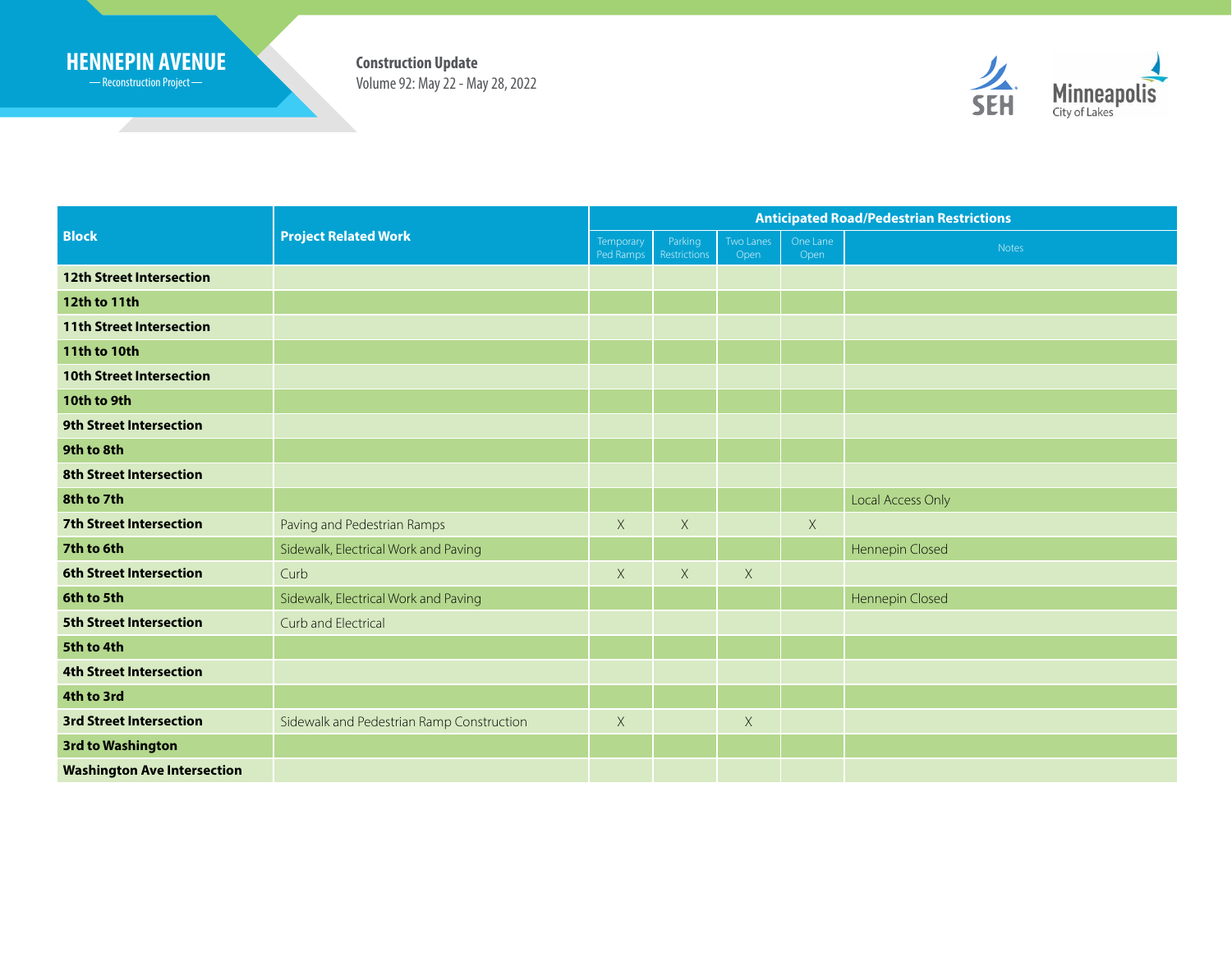

-Reconstruction Project-

Volume 92: May 22 - May 28, 2022